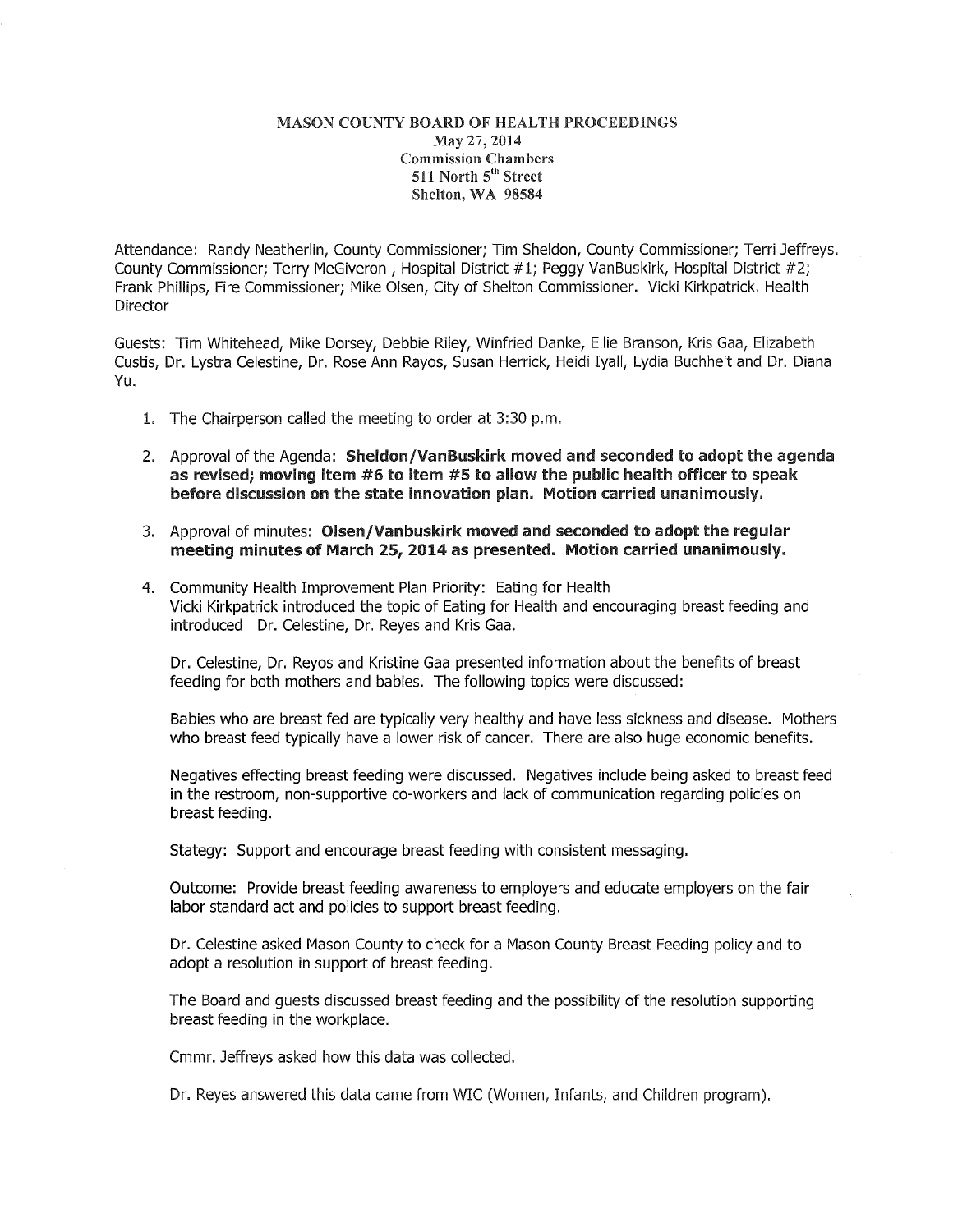## BOARD OF HEALTH PROCEEDINGS May 27, 2014 - PAGE 2

Cmmr. Sheldon stated that the resolution would bring awareness to breast feeding and awareness of the benefits.

Dr. Yu is in favor of supporting best practices.

Cmmr. Sheldon mentioned that Mason County does not have a Breast Feeding policy in place and it may be a good idea to put a policy in place and approve a resolution simultaneously.

Vicki Kirkpatrick agrees to develop a policy.

5. Health Officer Report: Dr. Diana Yu

Health Officer Dr.Yu gave an update on diseases and reminded everyone the dangers of summer food.

Cmmr. Jeffreys asked about the cancer rate in Mason County relating to water quality.

Dr. Wu stated the biggest cancer in Mason County is tobacco related. There is not a rise in cancers relating to polluted or toxic water.

Cmmr. Jeffreys stated she asked because there is alot of concern in the community regarding aquifers and the public would like to know the facts.

Dr. Wu reiterated that nothing jumps out related to water causing cancer. She says there are many things that contribute to cancer so it's hard to narrow down. Water related cancers do exist in Mason County but it's sometimes difficult to narrow down because it may be caused by so many different situations. The Department of Ecology does their best to monitor for problems.

Cmmr. Neatherlin asked if there is a map related to cancer.

Dr. Wu states they do not have a map. She added they do have cancer data but they do not use a map.

Mike Olsen stated that an oral or written report relating to this topic would be nice and added that scientific data seems necessary to help the community understand what the risks are and are not.

## 6. State Health Care Innovation Plan: Regional Accountable Communities of Health:

Vicki referred to the last meeting and the presentation on Health Care Collaboration

Winfried Danke advised the Board that ten counties are interested in joining

Cmmr. Jeffreys stated that the last presentation left everyone a bit confused

Terry MeGiveron stated they are focused on the needs and initiatives at hand now.

Cmmr. Neatherlin has his own concerns and feels Public Health does a good job by itself although he is open to listen and learn more about the benefits of collaborative healthcare.